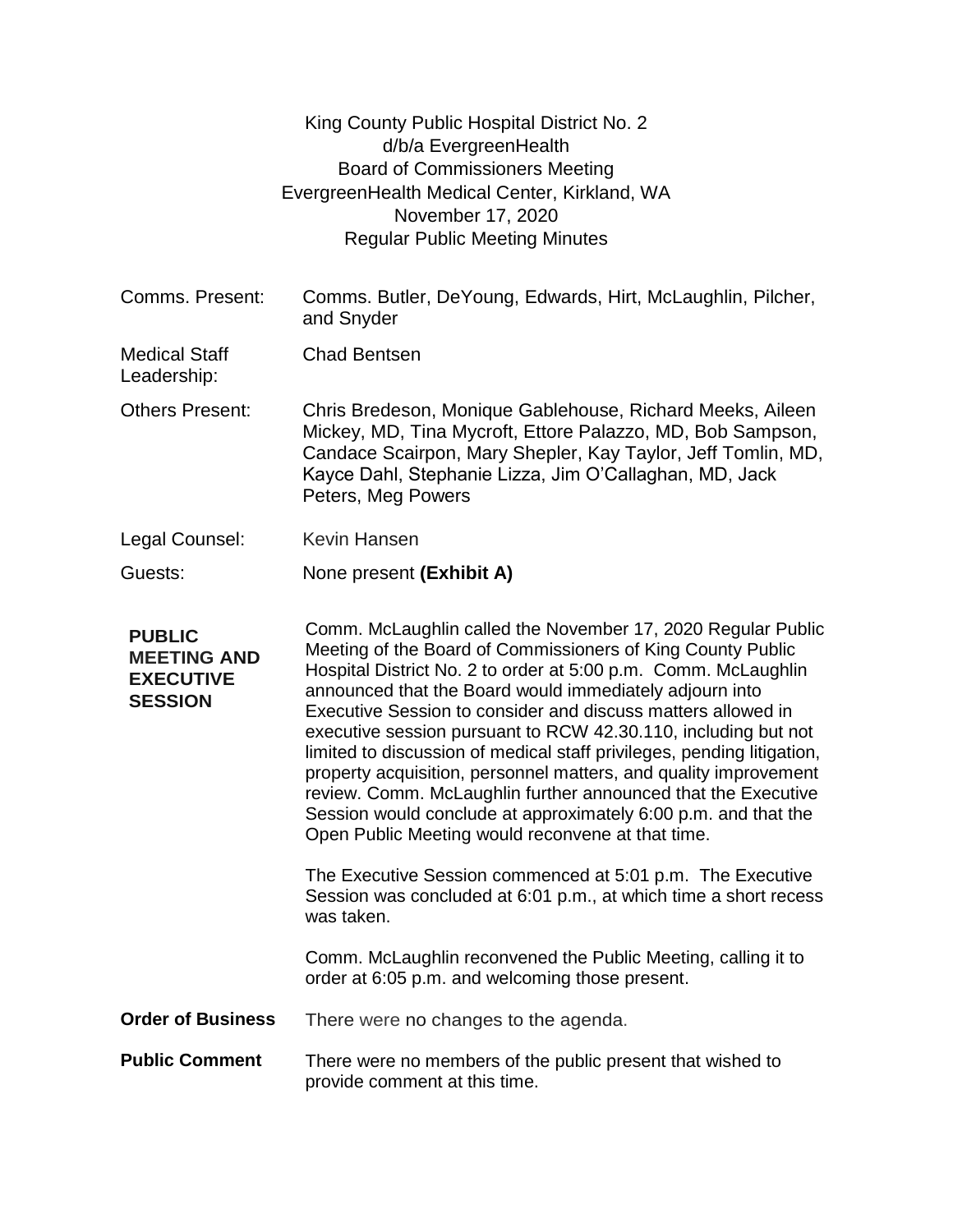| <b>Presentations</b>    |                                                                                                                                                                                                                                                                                                                                                                                                                                                                                                                                                                                                                                                                                                                                                 |  |  |  |
|-------------------------|-------------------------------------------------------------------------------------------------------------------------------------------------------------------------------------------------------------------------------------------------------------------------------------------------------------------------------------------------------------------------------------------------------------------------------------------------------------------------------------------------------------------------------------------------------------------------------------------------------------------------------------------------------------------------------------------------------------------------------------------------|--|--|--|
| <b>Reputation and</b>   | Kay Taylor, Chief Marketing, Communications, and Customer                                                                                                                                                                                                                                                                                                                                                                                                                                                                                                                                                                                                                                                                                       |  |  |  |
| <b>Community</b>        | Engagement Officer, Stephanie Lizza, Director of Community                                                                                                                                                                                                                                                                                                                                                                                                                                                                                                                                                                                                                                                                                      |  |  |  |
| <b>Sentiment Report</b> | Engagement & Legislative Affairs, and Kayse Dahl, Manager of<br>Marketing & Public Relations, presented the Reputation and<br>Community Sentiment Report which includes a review of the goals<br>and objectives, market insight, focus group discussions, our<br>brand, and how public relations, marketing and service are all<br>connected. The team discussed the elements of public relations<br>including media, a summary of the last 3 years, the impact of<br>COVID-19, and communications with stakeholders. Finally, the<br>team reviewed Community Engagement, including community<br>surveys, Commissioner surveys, and goals. The team responded<br>to questions from the Board. The Board thanked the team for a<br>great report. |  |  |  |
| <b>Action Items</b>     |                                                                                                                                                                                                                                                                                                                                                                                                                                                                                                                                                                                                                                                                                                                                                 |  |  |  |
| <b>Consent Agenda</b>   | Comm. Edwards made a motion to approve the Consent Agenda.                                                                                                                                                                                                                                                                                                                                                                                                                                                                                                                                                                                                                                                                                      |  |  |  |
|                         |                                                                                                                                                                                                                                                                                                                                                                                                                                                                                                                                                                                                                                                                                                                                                 |  |  |  |
|                         | <u>The Consent Agenda included:</u>                                                                                                                                                                                                                                                                                                                                                                                                                                                                                                                                                                                                                                                                                                             |  |  |  |
|                         | A) Board Minutes                                                                                                                                                                                                                                                                                                                                                                                                                                                                                                                                                                                                                                                                                                                                |  |  |  |
|                         | Regular Meeting - October 20, 2020<br>٠                                                                                                                                                                                                                                                                                                                                                                                                                                                                                                                                                                                                                                                                                                         |  |  |  |
|                         | Board Educational - October 30, 2020                                                                                                                                                                                                                                                                                                                                                                                                                                                                                                                                                                                                                                                                                                            |  |  |  |
|                         | Study Session - November 3, 2020                                                                                                                                                                                                                                                                                                                                                                                                                                                                                                                                                                                                                                                                                                                |  |  |  |
|                         | B) Voucher No. 583 October, 2020, totaling \$61,780,412 (Exhibit<br>B)                                                                                                                                                                                                                                                                                                                                                                                                                                                                                                                                                                                                                                                                          |  |  |  |
|                         | C)<br><b>Contractor Pay Requests</b>                                                                                                                                                                                                                                                                                                                                                                                                                                                                                                                                                                                                                                                                                                            |  |  |  |
|                         | <b>EHMC Aging Infrastructure &amp; Seismic Improvements</b>                                                                                                                                                                                                                                                                                                                                                                                                                                                                                                                                                                                                                                                                                     |  |  |  |
|                         | Lease Crutcher Lewis<br>\$0<br>0                                                                                                                                                                                                                                                                                                                                                                                                                                                                                                                                                                                                                                                                                                                |  |  |  |
|                         | <b>EHMC Silver 1 &amp; 2 Enabling Projects</b>                                                                                                                                                                                                                                                                                                                                                                                                                                                                                                                                                                                                                                                                                                  |  |  |  |
|                         | Lease Crutcher Lewis<br>\$8,146.95<br>0                                                                                                                                                                                                                                                                                                                                                                                                                                                                                                                                                                                                                                                                                                         |  |  |  |
|                         | <b>EHMC Pharmacy USP 800 Upgrade</b>                                                                                                                                                                                                                                                                                                                                                                                                                                                                                                                                                                                                                                                                                                            |  |  |  |
|                         | \$0<br>Duotec<br>o                                                                                                                                                                                                                                                                                                                                                                                                                                                                                                                                                                                                                                                                                                                              |  |  |  |
|                         | <b>EHMC FMC &amp; OB Renovation</b>                                                                                                                                                                                                                                                                                                                                                                                                                                                                                                                                                                                                                                                                                                             |  |  |  |
|                         | \$0<br>Aldrich + Associates<br>0                                                                                                                                                                                                                                                                                                                                                                                                                                                                                                                                                                                                                                                                                                                |  |  |  |
|                         | <b>EHMC Rainier Enhanced Privacy Rooms Remodel</b><br>Regency NW Construction, Inc.<br>\$9,019.74<br>0                                                                                                                                                                                                                                                                                                                                                                                                                                                                                                                                                                                                                                          |  |  |  |
|                         | <b>EHMC Critical Care Unit to 3-Silver</b>                                                                                                                                                                                                                                                                                                                                                                                                                                                                                                                                                                                                                                                                                                      |  |  |  |
|                         | Aldrich + Associates<br>\$691,275.46<br>0                                                                                                                                                                                                                                                                                                                                                                                                                                                                                                                                                                                                                                                                                                       |  |  |  |
|                         |                                                                                                                                                                                                                                                                                                                                                                                                                                                                                                                                                                                                                                                                                                                                                 |  |  |  |

• Total Contractor Pay Requests: \$708,442.15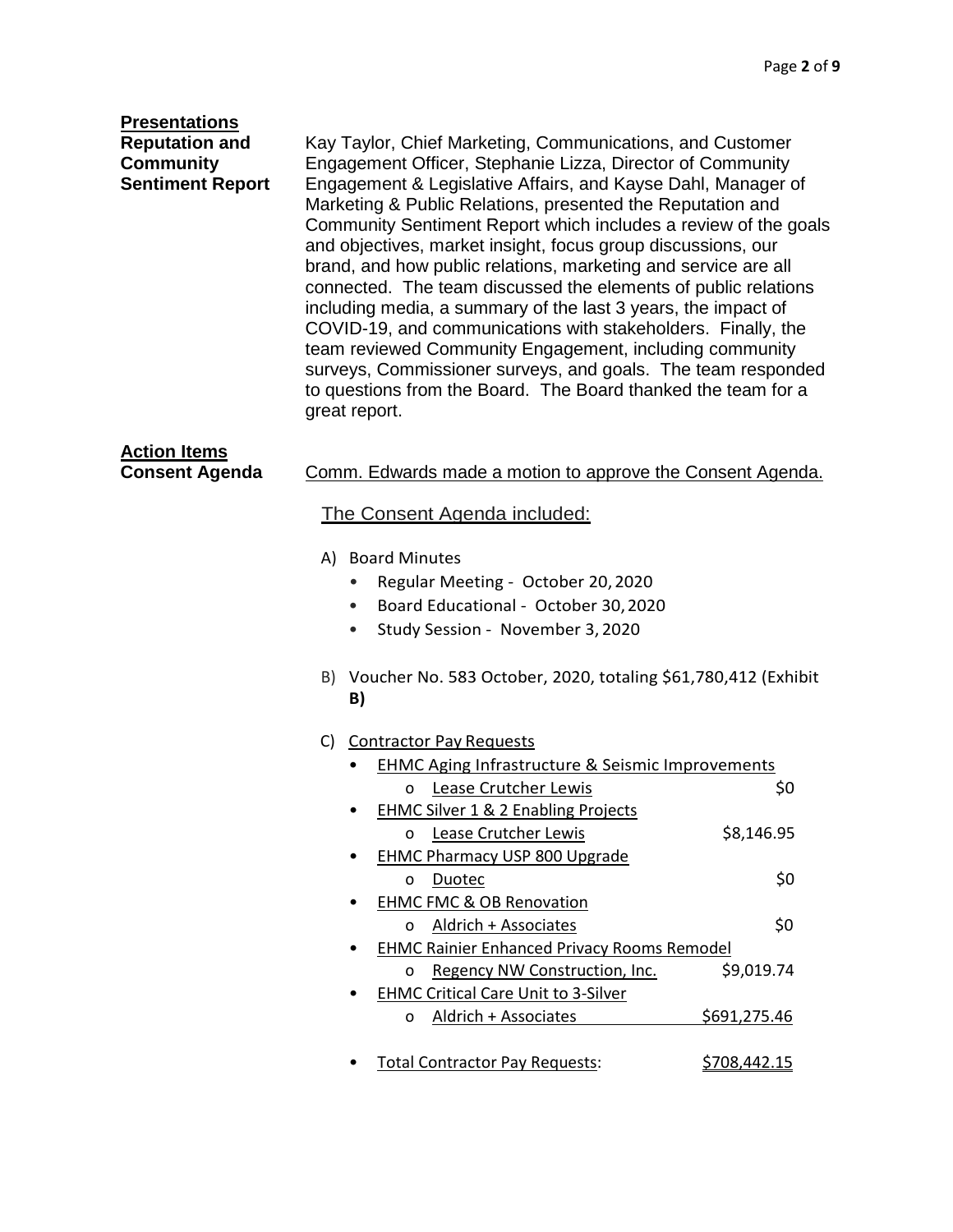Comm. DeYoung seconded the motion.

The motion carried unanimously.

| <b>Culture of Patient</b><br><b>Safety Report</b>                                                                          | Comm. De Young made a motion to accept the Culture of Patient<br>Safety Report as presented.                                                                                                                                                                      |
|----------------------------------------------------------------------------------------------------------------------------|-------------------------------------------------------------------------------------------------------------------------------------------------------------------------------------------------------------------------------------------------------------------|
|                                                                                                                            | Comm. Pilcher seconded the motion.                                                                                                                                                                                                                                |
|                                                                                                                            | The motion carried unanimously.                                                                                                                                                                                                                                   |
| <b>Board Committee</b><br><b>Appointment -</b><br>Digital Health &<br><b>Consumer</b>                                      | Comm. DeYoung made a motion to approve the appointment of<br>Jon Fleming to the Digital Health and Consumer Innovation<br>Committee.                                                                                                                              |
| <b>Innovation</b>                                                                                                          | Comm. Hirt seconded the motion.                                                                                                                                                                                                                                   |
|                                                                                                                            | The motion carried unanimously.                                                                                                                                                                                                                                   |
| <b>Medical Staff -</b><br><b>EHMC - New</b><br>Appointments,<br>Reappointments,<br><b>Status Changes</b><br>and Privileges | Comm. Butler made a motion to accept the MEC<br>recommendations for New Appointments, Reappointments, Status<br>Changes, and Privileges pertaining to the EvergreenHealth<br>Medical Center Medical Staff and AHPs in Exhibit C and<br>Delineation of Privileges. |
|                                                                                                                            | Comm. Snyder seconded the motion.                                                                                                                                                                                                                                 |
|                                                                                                                            | The motion carried unanimously.                                                                                                                                                                                                                                   |
| <b>Medical Staff</b><br><b>Revised Slate of</b><br><b>Officers</b>                                                         | Comm. Hirt made a motion to accept the Medical Staff Revised<br>Slate of Officers.                                                                                                                                                                                |
|                                                                                                                            | Comm. Pilcher seconded the motion.                                                                                                                                                                                                                                |
|                                                                                                                            | The motion carried unanimously.                                                                                                                                                                                                                                   |
| <b>Medical Staff</b><br><b>Family Medicine</b><br><b>Privileging Form</b>                                                  | Comm. Edwards made a motion to accept the revised Family<br>Medicine privileging form.                                                                                                                                                                            |
|                                                                                                                            | Comm. Hirt seconded the motion.                                                                                                                                                                                                                                   |
|                                                                                                                            | The motion carried unanimously.                                                                                                                                                                                                                                   |
| <b>Discussion Items</b><br><b>Rolling Agenda</b>                                                                           | Ms. Scairpon presented the rolling agenda for the months of<br>December 2020 and January- February 2021. It was noted that                                                                                                                                        |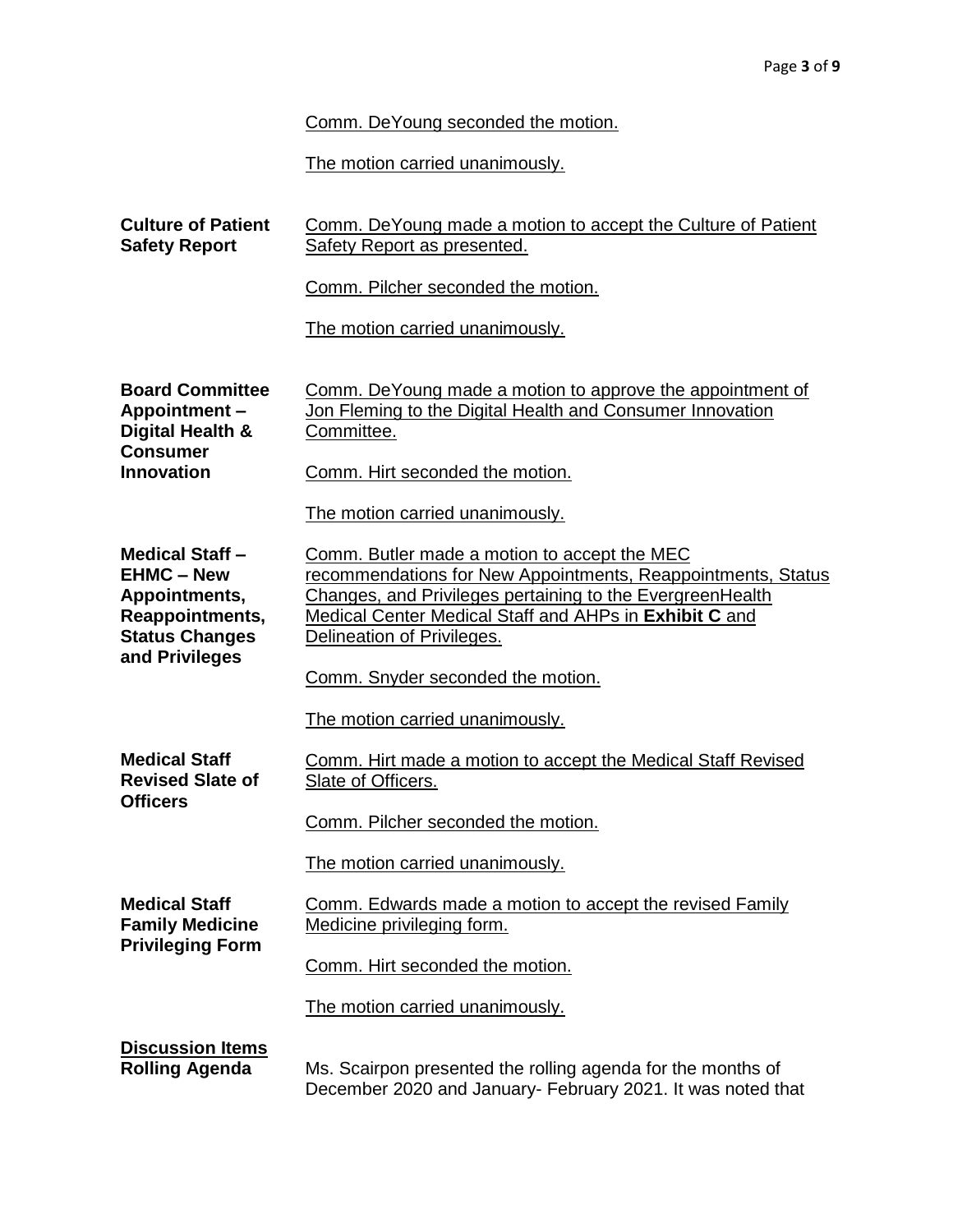|                                            | beginning January 1, 2021 the Study Session will no longer take<br>place.                                                                                                                                                                                                                                                                                                                                                                                                                                                                                                                             |
|--------------------------------------------|-------------------------------------------------------------------------------------------------------------------------------------------------------------------------------------------------------------------------------------------------------------------------------------------------------------------------------------------------------------------------------------------------------------------------------------------------------------------------------------------------------------------------------------------------------------------------------------------------------|
| <b>Medical Staff</b><br><b>Update</b>      | Dr. Bentsen noted the team is paying close attention to the<br>numbers of COVID cases as the current surge unfolds throughout<br>the community.                                                                                                                                                                                                                                                                                                                                                                                                                                                       |
| <b>CEO/Administrative</b><br><b>Update</b> | Dr. Tomlin provided information on the following:<br>COVID update locally and within the hospital<br><b>HealthConnect Meeting</b><br>$\bullet$<br><b>EHA Meeting</b><br>$\bullet$<br>LeapFrog<br>$\bullet$<br><b>CIO</b> Interviews                                                                                                                                                                                                                                                                                                                                                                   |
| <b>Commissioner</b><br><b>Reports</b>      | Comm. Snyder – Shout out to the hospital, recent services<br>provided were great, great job to the team.                                                                                                                                                                                                                                                                                                                                                                                                                                                                                              |
|                                            | Comm. Edwards - No report.                                                                                                                                                                                                                                                                                                                                                                                                                                                                                                                                                                            |
|                                            | Comm. DeYoung – I second the thank you to Mary Shepler<br>and staff. Happy Thanksgiving and Holidays.                                                                                                                                                                                                                                                                                                                                                                                                                                                                                                 |
|                                            | Comm. Pilcher - Interesting WSHA webinar on COVID<br>tomorrow, Dr. Riedo is one of the panelists.                                                                                                                                                                                                                                                                                                                                                                                                                                                                                                     |
|                                            | Comm. Hirt - Thank you to Dr. Tomlin and Dr. Palazzo for all<br>the information tonight about COVID. Want to recognize staff<br>regarding how dedicated they are to treating our patients. I<br>know this is not easy to do.                                                                                                                                                                                                                                                                                                                                                                          |
|                                            | Comm. Butler – Dr. Tomlin and team, I am so impressed with<br>all of the awards; tonight's presentation was great. We really<br>are doing a great job.                                                                                                                                                                                                                                                                                                                                                                                                                                                |
|                                            | Comm. McLaughlin - Congrats to Dr. Palazzo for the 2020<br>Medical Staff Officers award. Thank to my fellow<br>Commissioners, it has been a trying year, I am continually<br>impressed with your dedication to EvergreenHealth. Thank<br>you to Comm. Butler for chairing the Governance Committee,<br>you have made tremendous strides this year. Thank you to<br>Comm. Edwards, for your first year and your desire to learn.<br>Thank you to Candace for all your efforts to support our Board,<br>there has been a lot of troubleshooting, as we work to get<br>through 2020. Happy Thanksgiving! |
| <b>Adjourn</b>                             | The November 17, 2020 meeting of the Board of<br>Commissioners for King County Public Hospital District No. 2<br>was adjourned at 7:31 p.m.                                                                                                                                                                                                                                                                                                                                                                                                                                                           |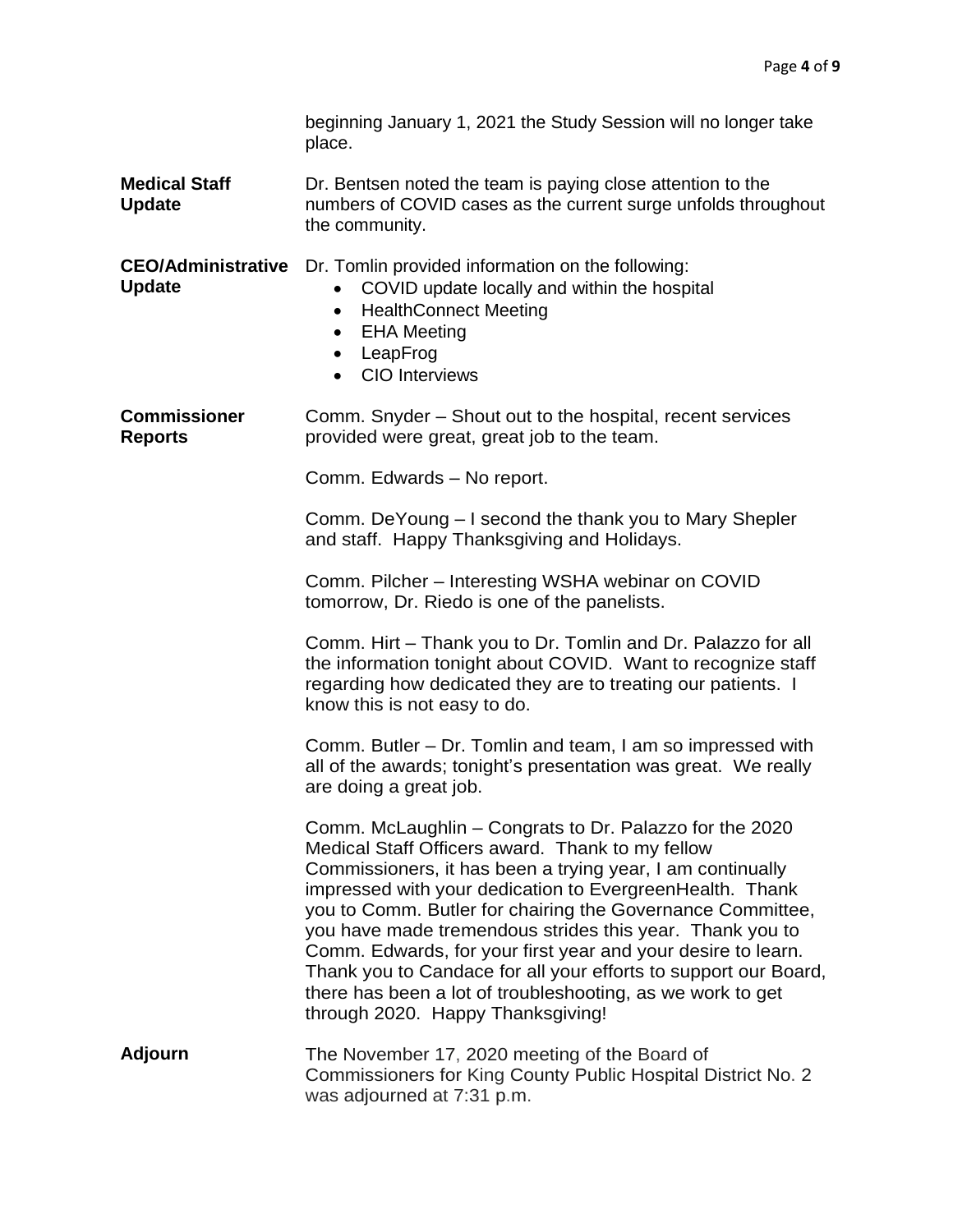## ATTEST:

## Minerva Butler, Secretary/Commissioner

Minerva Butler, Commissioner/Secretary Dec 16, 2020 9:17 AM PST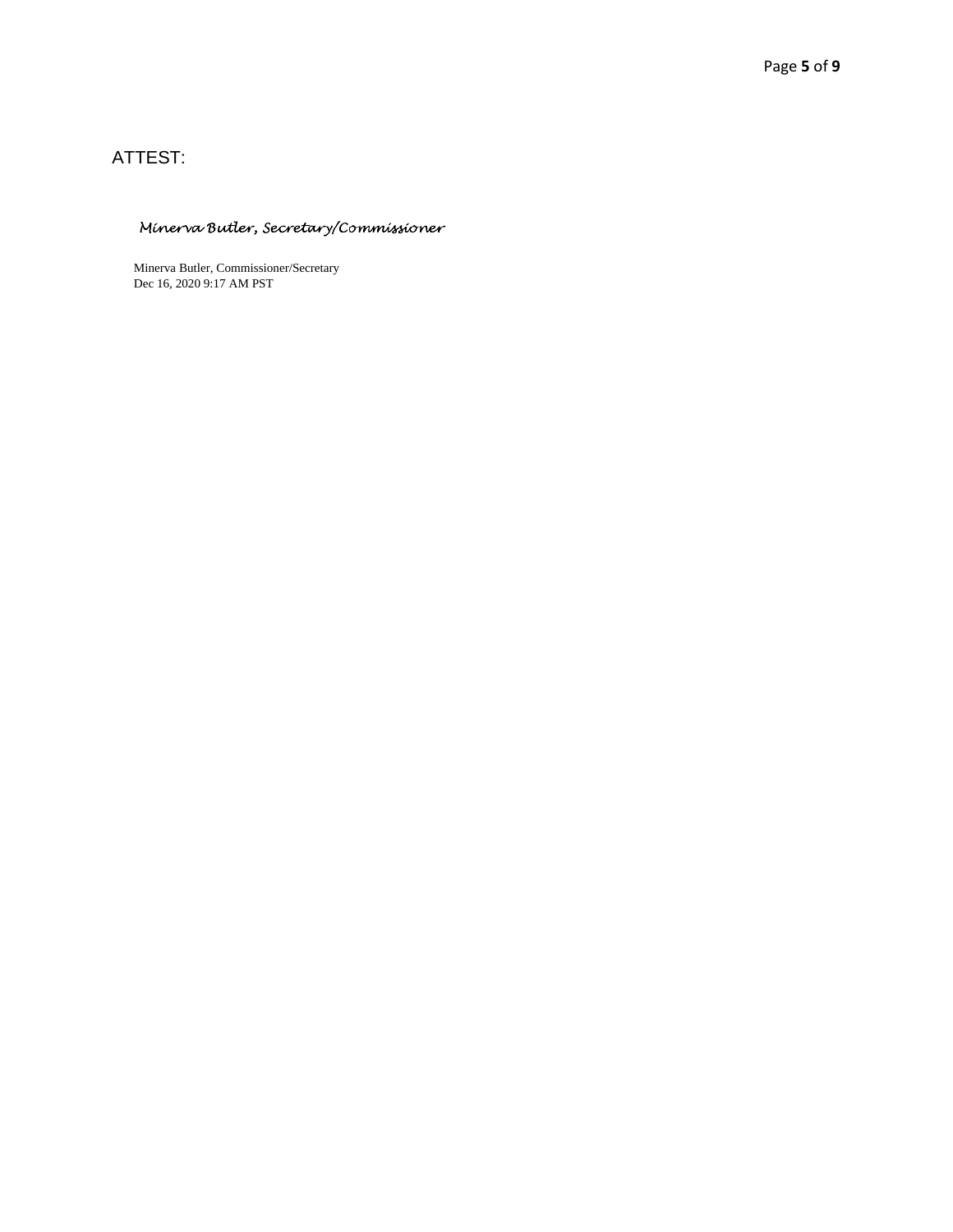**Exhibit A – Guests**

| <b>Name</b> | <b>Residence</b> |  |
|-------------|------------------|--|
| <b>None</b> |                  |  |
|             |                  |  |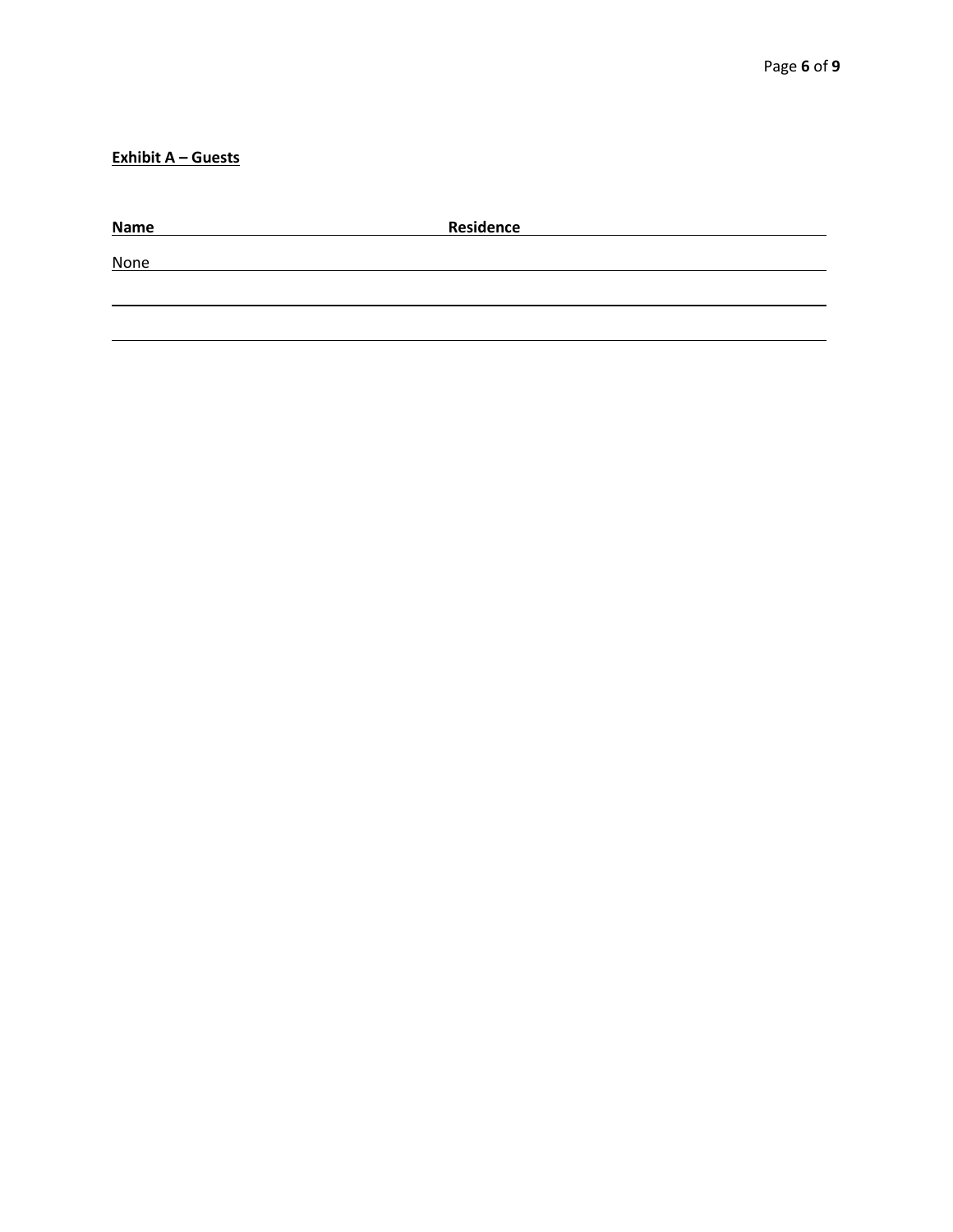## **Exhibit B - Monthly Voucher Summary**

KING COUNTY PUBLIC HOSPITAL DISTRICT NO. 2<br>dba EVERGREENHEALTH<br>VOUCHER SUMMARY #583<br>October 2020

|                                              | <b>CURRENT MONTH</b> | <b>6-MONTH</b><br><b>ROLLING</b><br><b>AVERAGE</b> |
|----------------------------------------------|----------------------|----------------------------------------------------|
| <b>PATIENT &amp; INSURANCE REFUNDS</b>       | 217,379              | 263,709                                            |
| <b>ACCOUNTS PAYABLE - Warrants/Refunds *</b> | 22,123,668           | 20,793,739                                         |
| <b>ACCOUNTS PAYABLE - Wire Transfers **</b>  | 9,497,395            | 6,489,021                                          |
| <b>RISK MANAGEMENT CLAIMS - ACH</b>          | 5,833                | 18,352                                             |
| <b>WORKERS COMPENSATION CLAIMS</b>           | 121,445              | 366,861                                            |
| <b>FIRST CHOICE PPO CLAIMS ***</b>           | 1,839,818            | 1,343,419                                          |
| <b>PAYROLL - Warrants</b>                    | 229,911              | 262,765                                            |
| <b>PAYROLL - Direct Deposit</b>              | 20,713,895           | 23, 174, 499                                       |
| <b>PAYROLL TAXES</b>                         | 6,375,195            | 6,486,897                                          |
| <b>B &amp; O TAXES</b>                       | 655,872              | 561,246                                            |
|                                              | 61.780.412           | 59.760,511                                         |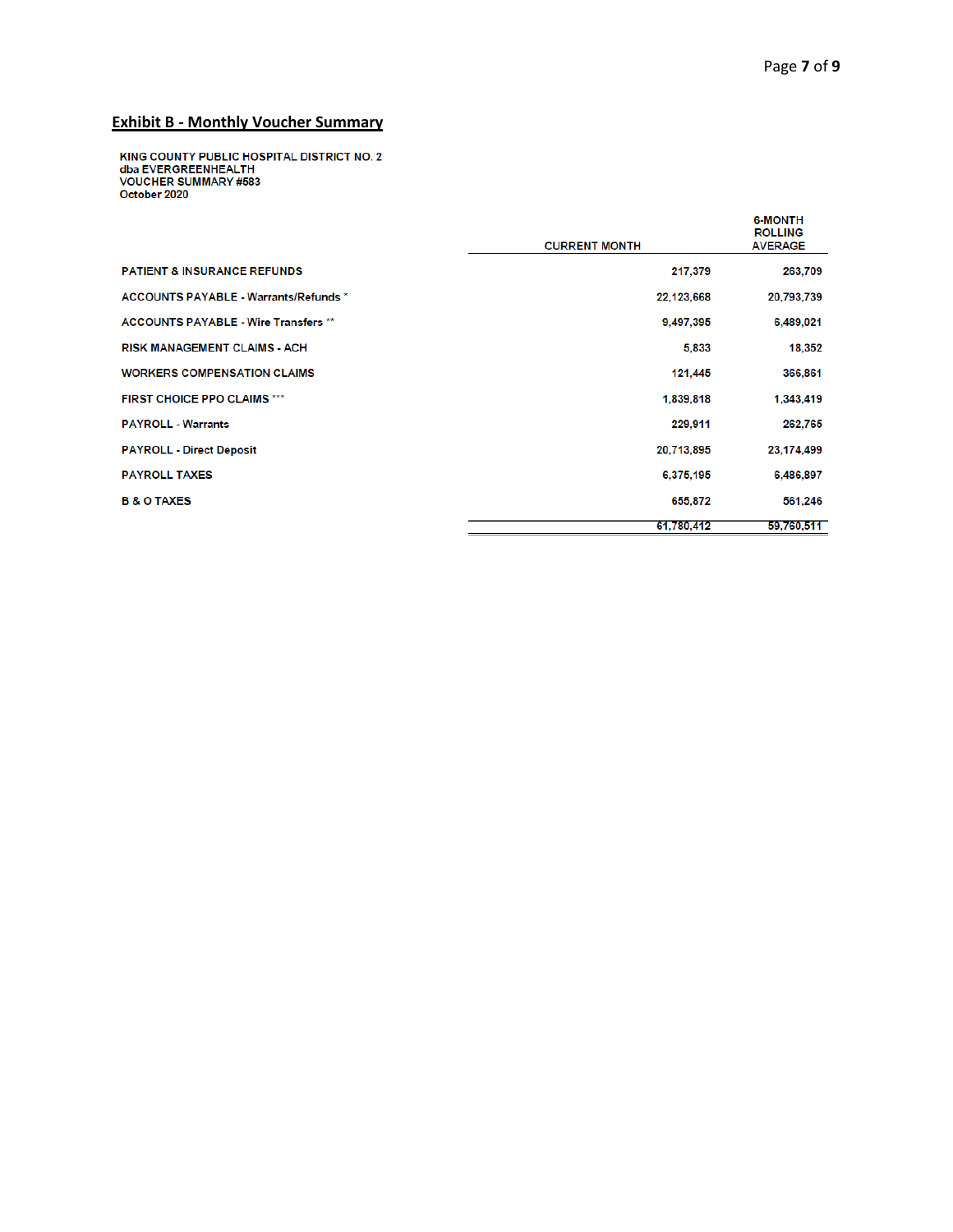| <b>INITIAL APPOINTMENTS:</b> The following individuals are approved for initial appointment to the Medical |                              |                    |                              |  |
|------------------------------------------------------------------------------------------------------------|------------------------------|--------------------|------------------------------|--|
| Staff or Allied Health Professionals with privileges delineated in their credentials file.                 |                              |                    |                              |  |
| <b>NAME</b>                                                                                                | SPECIALTY/DEPT.              | <b>STATUS REQ.</b> | <b>REQUESTED APT. PERIOD</b> |  |
| Camal-Sanchez, Carlos, ARNP                                                                                | Nurse Practitioner / Surgery | AHP                | 11/17/2020 - 10/31/2022      |  |
| DeFreitas, Stephanie, PA-C                                                                                 | Urgent Care / Hosp. Med.     | AHP                | 11/17/2020 - 10/31/2022      |  |
| Ekin, Linnea, PA-C                                                                                         | Physician Asst. / Medicine   | AHP                | 11/17/2020 - 10/31/2022      |  |
| Gilbert, Michael, J., MD                                                                                   | Ophthalmology / Surgery      | Active             | 11/17/2020 - 10/31/2022      |  |
| Grenner, Kelly, ARNP                                                                                       | Nurse Practitioner / PC      | AHP                | 11/17/2020 - 10/31/2022      |  |
| Kumarelas, Vasso, PA-C                                                                                     | Urgent Care / Hosp. Med.     | AHP                | 11/17/2020 - 10/31/2022      |  |
| Lee, David, MD                                                                                             | Diag. Rad. / Hosp. Med.      | Telemedicine       | 11/17/2020 - 10/31/2022      |  |
| Magnusson, Erik, MD                                                                                        | Orthopedics / Surgery        | Active             | 11/17/2020 - 10/31/2022      |  |
| Mahendran, Srividya, MD                                                                                    | Pediatrics / PC              | Active             | 11/17/2020 - 10/31/2022      |  |
| Nepal, Raksha, MD                                                                                          | Internal Medicine / PC       | Active             | 11/17/2020 - 10/31/2022      |  |
| Rebori, Thomas, MD                                                                                         | Psychiatry / Medicine        | Telemedicine       | 11/17/2020 - 10/31/2022      |  |
| <b>Vineberg, Susan, RNFA</b>                                                                               | RN First Asst. / Surgery     | AHP                | 11/17/2020 - 10/31/2022      |  |
| Vitantonio, Daniel, MD                                                                                     | Neurology / Medicine         | Telemedicine       | 11/17/2020 - 10/31/2022      |  |
| Zatochill, Mary, MD                                                                                        | Anesthesiology / Surgery     | Active             | 11/17/2020 - 10/31/2022      |  |
|                                                                                                            |                              |                    |                              |  |
| REAPPOINTMENTS: The following individuals are approved for reappointment to the Medical or AHP Staff       |                              |                    |                              |  |
| with the privileges delineated in their credentials files.                                                 |                              |                    |                              |  |
| <b>NAME</b>                                                                                                | SPECIALTY/DEPT.              | <b>STATUS REQ.</b> | <b>REQUESTED APT. PERIOD</b> |  |
| Alexander, David A., MD                                                                                    | Diag Radio/Hosp Med          | Telemedicine       | 11/17/2020-10/31/2022        |  |
| Bacon, William W., MD                                                                                      | Family Med/PC                | Courtesy           | 11/17/2020-10/31/2022        |  |
| Bunin, Viviane M., MD, PhD                                                                                 | Rheumatology/Med             | Courtesy           | 11/17/2020-10/31/2022        |  |
| Chacko, Leena, MD                                                                                          | Family Med/PC                | Active             | 11/17/2020-10/31/2022        |  |
| Chock, Devorah A., MD                                                                                      | Bariatrics/Surgery           | Active             | 11/17/2020-10/31/2022        |  |
| Eskandari, Farideh, MD                                                                                     | Endocrine/Med                | Active             | 11/17/2020-10/31/2022        |  |
| Gossett, Kathryn M., PA-C                                                                                  | Ortho/Surgery                | Active             | 11/17/2020-10/31/2022        |  |
| Hines, Jennifer E., MD                                                                                     | Adult Hosp/Hosp Med          | Active             | 11/17/2020-10/31/2022        |  |
| Howson, Tracey L., MD                                                                                      | Peds/PC                      | Active             | 11/17/2020-10/31/2022        |  |
| Hung, Linda S., MD                                                                                         | Peds/PC                      | Active             | 11/17/2020-10/31/2022        |  |
| Justus, Peter G., MD                                                                                       | Gastroenterology/Med         | Active             | 11/17/2020-10/31/2022        |  |
| Kinder, Eric A., MD                                                                                        | Diag Radio/Hosp Med          | Active             | 11/17/2020-10/31/2022        |  |
| Knipe, Thomas A., MD                                                                                       | ENT/Surgery                  | Active             | 11/17/2020-10/31/2022        |  |
| Kong, Stanley K., ARNP                                                                                     | Neurology/Med                | AHP                | 11/17/2020-10/31/2022        |  |
| Kubany, Jessica, PA-C                                                                                      | <b>Urgent Care/Hosp Med</b>  | AHP                | 11/17/2020-10/31/2022        |  |
| Larsen, Jeannie M., MD                                                                                     | Peds/PC                      | Courtesy           | 11/17/2020-10/31/2022        |  |
| Locknane, Timothy D., MD                                                                                   | <b>Sports Med/Surgery</b>    | Active             | 11/17/2020-10/31/2022        |  |
| Loh, Johnson E., MD                                                                                        | Adult Hosp/Hosp Med          | Active             | 11/17/2020-10/31/2022        |  |
| Lundeen, Jessica M., MD                                                                                    | Neurology/Med Dept           | Active             | 11/17/2020-10/31/2022        |  |
| Mattei, Larissa Q., PA-C                                                                                   | Ortho/Surgery                | AHP                | 11/17/2020-10/31/2022        |  |
| Neuzil, Elizabeth K., MD                                                                                   | Peds/PC                      | Active             | 11/17/2020-10/31/2022        |  |
| Pefanco, Mary Ann S., MD                                                                                   | Geriatrics/Med               | Active             | 11/17/2020-10/31/2022        |  |

## **Exhibit C ~ Medical Staff/AHP Appointments/Reappointments/Scope of Practice**